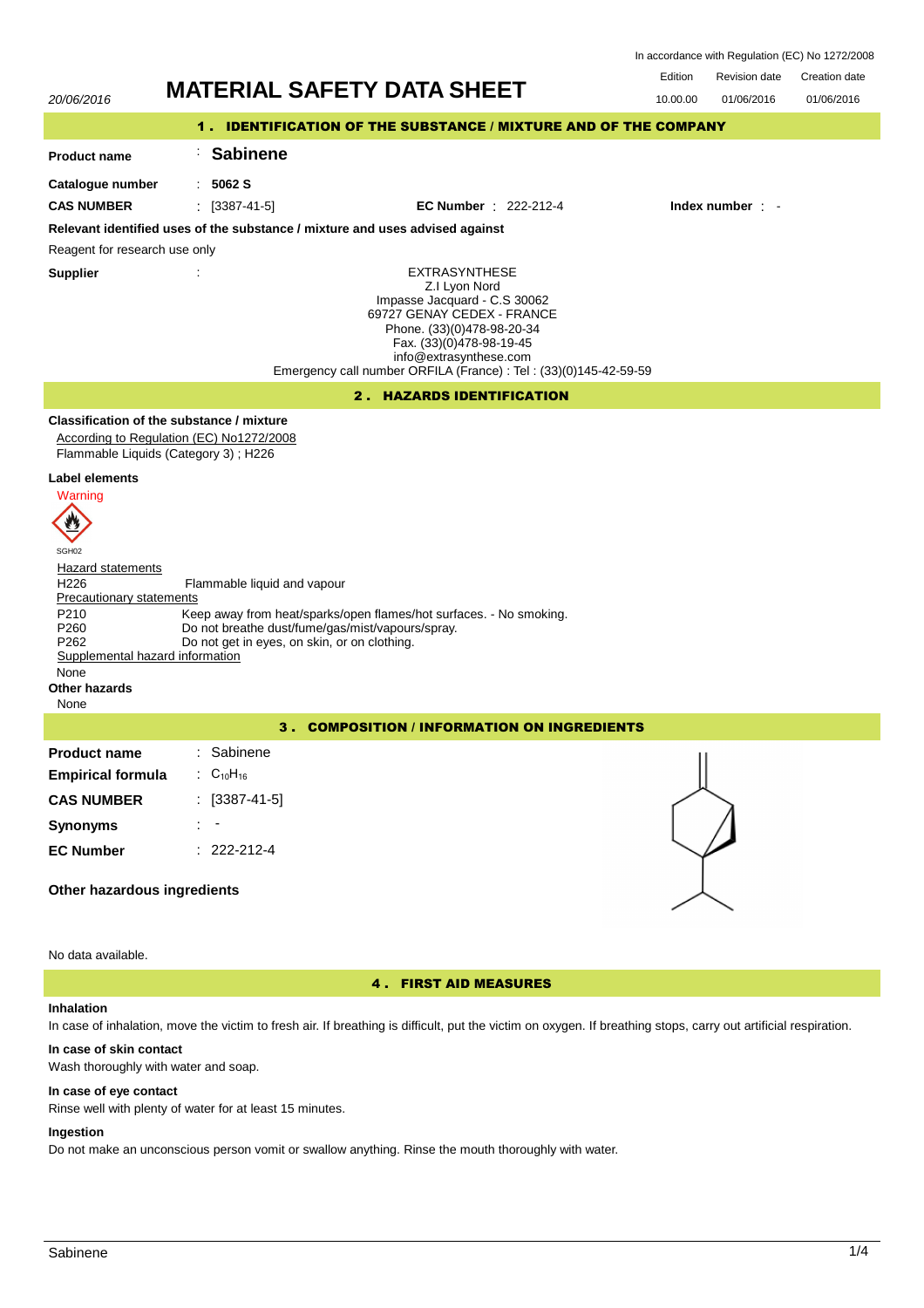### 5 . FIRE-FIGHTING MEASURES

# **Extinguishing media**

Carbon dioxide, dry powder.

# **Special hazards arising from the substance**

Harmful/toxic vapours, carbon oxides may be released during the fire.

### **Advise for fire-fighters**

Wear an autonomous breathing apparatus and suitable protection clothing against chemical agents.

#### 6 . ACCIDENTAL RELEASE MEASURES

### **Personal precautions**

Use personal protective equipment. Evacuate the personnel from the contaminated zone. Ensure adequate ventilation.

## **Environnemental precautions**

Keeping away from drains, surface and ground waters.

### **Methods and materials for containment and cleaning up**

Clean up without creating dust and place in adapted and sealed containers for elimination. Wash the contaminated aera with water and soap. Confine washing water and dispose of it complying with the local regulations. After cleaning, quickly eliminate traces of water with a product absorbing liquids (for example : sand, sawdust, universal binder, Kieselguhr).

# 7 . HANDLING AND STORAGE

# **Precautions for safe handling**

Avoid formation of dust. Avoid contact with skin and eyes. During handling, wear suitable personal protective equipment (see section 8). Follow the normal measures for preventive fire protection.

**Specific handling** No data available.

## **Specific end use(s)**

No data available

### **Conditions for safe storage, including any incompatibilities**

Store in a cool well-ventilated place.

Keep container tightly closed in a dry place away from light.

Store at <+8°C

# 8 . EXPOSURE CONTROL/PERSONAL PROTECTION

### **Respiratory protection**

Wear imperatively an appropriated mask/respirator, tested and approved by standards such as NIOSH (US) or CEN (EU).

## **Hand protection**

Handle with protective gloves. The selected gloves have to satisfy the specifications of EU Directive 89/686/EEC and the standard EN 374 derived from it.

#### **Eye protection**

Wear safety glasses.

## **Skin protection**

Wear suitable protective clothing according to the quantity and the level of activity of the substance at the workplace.

## 9 . PHYSICAL AND CHEMICAL PROPERTIES

| Information on basic physical and chemical properties |  |  |  |
|-------------------------------------------------------|--|--|--|
|-------------------------------------------------------|--|--|--|

| Physical state                         | : Liquid             |  |  |  |
|----------------------------------------|----------------------|--|--|--|
| Color                                  | : No data available. |  |  |  |
| Solubility in                          | : Acetone (Soluble)  |  |  |  |
| Melting point                          | : No data available. |  |  |  |
| рH                                     | : No data available. |  |  |  |
| Partition coefficient: n-octanol/water | : No data available. |  |  |  |
| Auto-ignition temperature              | : No data available. |  |  |  |
| Decomposition temperature              | : No data available. |  |  |  |
| Viscosity                              | : No data available. |  |  |  |
| Initial boiling point                  | $:~163^{\circ}$ C    |  |  |  |
| Flash point                            | $: 36^{\circ}$ C     |  |  |  |
| Other information                      |                      |  |  |  |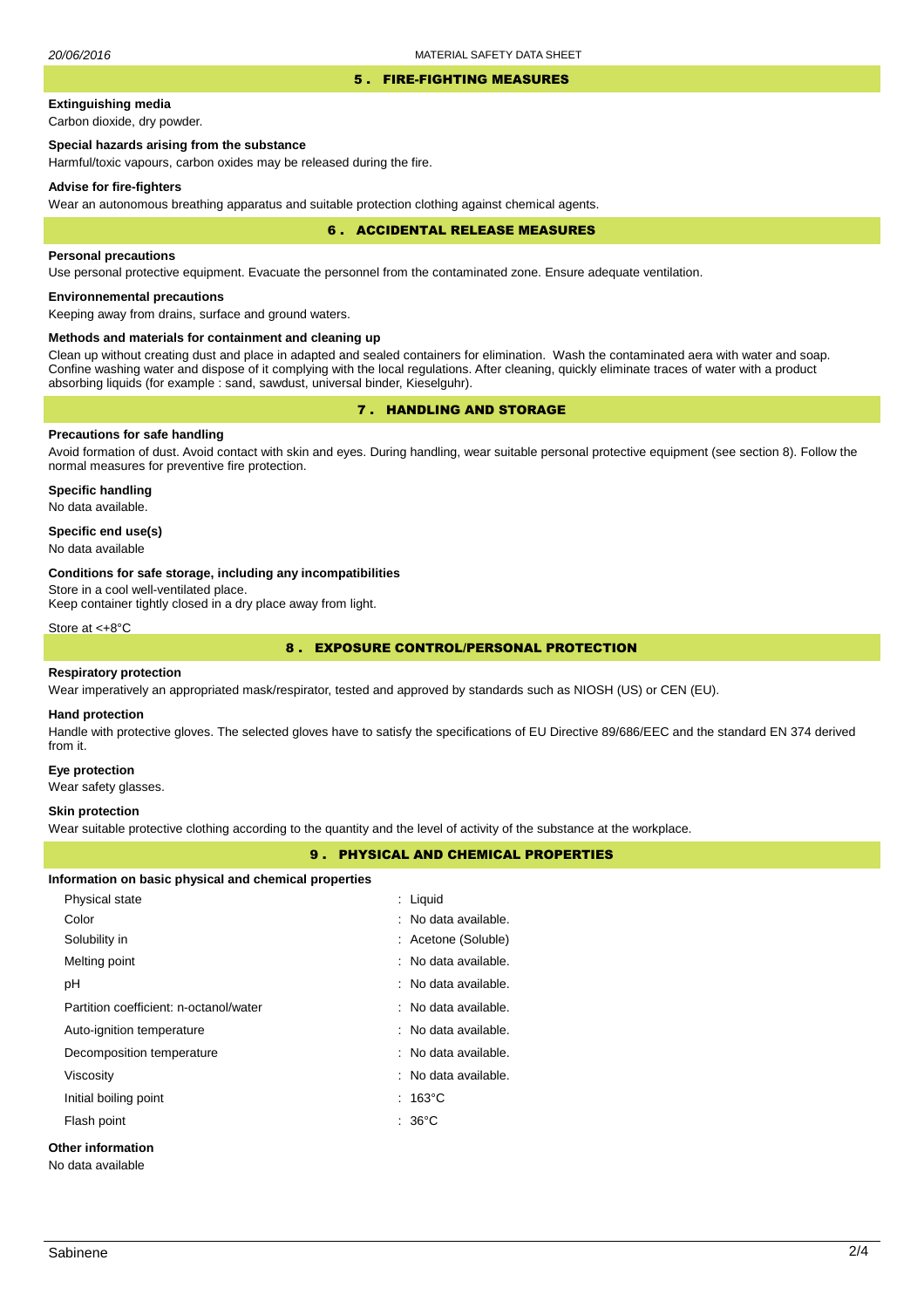### 10 . STABILITY AND REACTIVITY

#### **Reactivity**

No data available.

# **Chemical stability**

Stable under recommanded storage conditions.

#### **Possibility of hazardous reactions**

No hazardous reactions during storage and handling complying with the instructions.

**Conditions to avoid**

No data available.

**Incompatible materials**

No data available.

## **Hazardous decomposition products**

No hazardous decomposition products if the instructions for handling and storage are respected. During high overheating of the substance or during a fire, hazardous decomposition products may be produced.

## 11 . TOXICOLOGICAL INFORMATION

### **Acute oral toxicity**

No data available.

# **Acute dermal toxicity**

No data available.

#### **Acute inhalation toxicity**

No data available.

## **Skin Corrosion**

No data available.

#### **Skin Irritation**

No data available.

# **Serious Eye Damage**

No data available.

## **Eye Irritation**

No data available.

## **Respiratory Sensitisation**

No data available.

### **Skin Sensitisation**

No data available.

### **Germ Cell Mutagenicity**

No data available.

### **Carcinogenictiy**

No data available.

# **Reproductive Toxicity**

No data available.

### **Specific Target Organ Toxicity - Single Exposure**

No data available.

## **Specific Target Organ Toxicity - Repeated Exposure**

No data available.

### **Aspiration Hazard**

No data available.